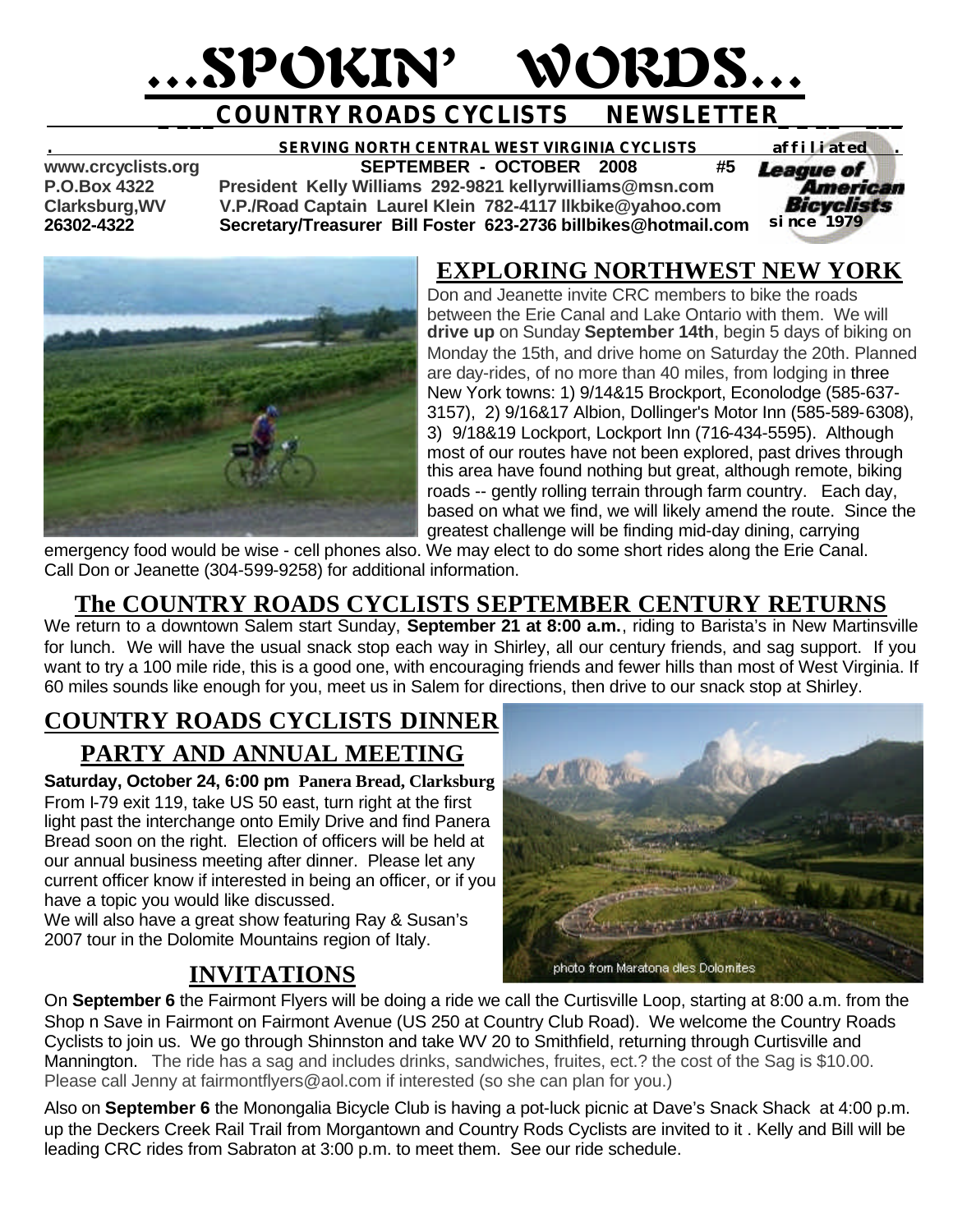#### **SPOKIN' WORDS 2008 #5 COUNTRY ROADS CYCLISTS NEWSLETTER page 2**

#### officers met

Club officers conduct most of our business except for actions taken at our annual fall business meeting. Members are invited to submit ideas and proposals to any officer for consideration at our next meeting. Club officers meet about monthly to review correspondence, membership and financial data, activities past and planned, and other items of interest or obligation.

 At our August 4 Clarksburg meeting the secretary/ treasurer reported 130 members and a balance of \$1,549.58. Corrections to previous reports were noted. Two non-CRC events were discussed: the J. Cecil Jarvis Memorial Triathlon at Maple Lake July 26 went well with several members participating and several working on the event, and Max's Challenge in Morgantown August 16 also has several members working on the event.

 Plans for the Rowlesburg Festival rides August 31 and the September Century September 21 were further developed and it was agreed to invite Fairmont Flyers to both events. Plans for the Annual meeting were also developed for October 25. It was noted that President Williams and Secretary/Treasurer Foster had been certified through Frank Gmeindl's LAB Road I course.

 The next officers' meeting will be 4:00 p.m. Sept. 8 in Clarksburg at Panera Bread. Any member interested in running for office, attending or offering ideas for that meeting is requested to contact a Club officer.

 Complete minutes are filed in our archives at: groups.yahoo.com/sports/group/CRCyclists. For access go to Yahoo groups and create your I.D. and password.

## WELCOME OUR NEW MEMBERS

We currently have 139 paid members, including 49 individuals and 45 families (x2), with 48 from Monongalia County, 44 from Harrison, 34 from the rest of the state and 13 from other states. Welcome new members **the Anette Family, Morgantown, and George** also of Morgantown.

#### spokejunkies invitation

The Spokejunkies are a group of fun-loving yet serious recreational riders, living in Ohio and Durango, CO. Our Ohio CRC members Michael & Kaye finvite all CRC mountain bikers to join them **September 14** at noon at Mountwood Park here in West Virginia (off US 50 toward Parkersburg) for a Spokejunkie ride they are organizing. Check www.spokejunkies.com for updates.

## MRTC POKER RUN & picnic INVITATION

Sunday, **September 28** at 2:00 p.m. at Marilla Park in Morgantown, for a \$10 donation play bike poker on an 11 mile ride on the Deckers Creek Rail Trail, proceeds to benefit the trails system, with a free hot dog picnic for all at 4:00 p.m. at Marilla Park upper pavilion.

## FALL COLOR WEEKEND

**Saturday, October 11 thru Monday, October 13** Who wants to work on Columbus Day? This has been a favorite region for fall cycling touring for many years. Now we are offering easier day rides from Petersburg, returning each night to the Fort Hill Motel 304-257-4717, www.forthillmotel.com (make your own reservations and let Laurel know your plans.) Participants decide where to go each day, with moderate distances (25-50 miles) and a relaxed pace through colorful, long scenic eastern valleys of branches of the Potomac River. Favorite routes may include Greenland Gap, Patterson Creek, the Trough and Seneca Rocks.



Toward Seneca Rocks 1987 Fall Color Tour

## MAX'S CHALLENGE

"It is an uphill struggle to get folks to think of bikes as transportation." So evolved a young boy's desire to be able to deal with the hills and traffic of Morgantown into a message from adults in the cycling community, including several Country Roads Cyclists who offered their support and assistance during the summer, culminating in a ride of more than thirty adults and ten children from Seneca Center on Beechhurst Avenue on August 16, up Monongahela Avenue and down to Star City for a return on the Caperton Rail Trail. Sponsored by Positive Spin, with police support and media there, the event was well attended and widely noticed.

#### WOMEN RIDE FREE ON SUNDAYS in september

at Snowshoe's Mountain Bike Park. Call 1-877-441-4FUN for details.

THE BIG SAVAGE TUNNEL between Meyersdale, PA and Frostburg, MD on the Great Allegheny Passage closes December 12 and re-opens April 10, 2009.

"SHIFT" is a new young adult book by Jennifer Bradley about two boys who graduate from high school in Hurricane, West Virginia and set out on a bike ride to the Pacific coast north of Seattle. One disappears, which becomes a problem for the other who returns for college in Atlanta. Another West Virginian, Will

### FRISCHKORN FINISHED THE Tour de france

133rd out of 145, 3-1/2 hours back of the winning time.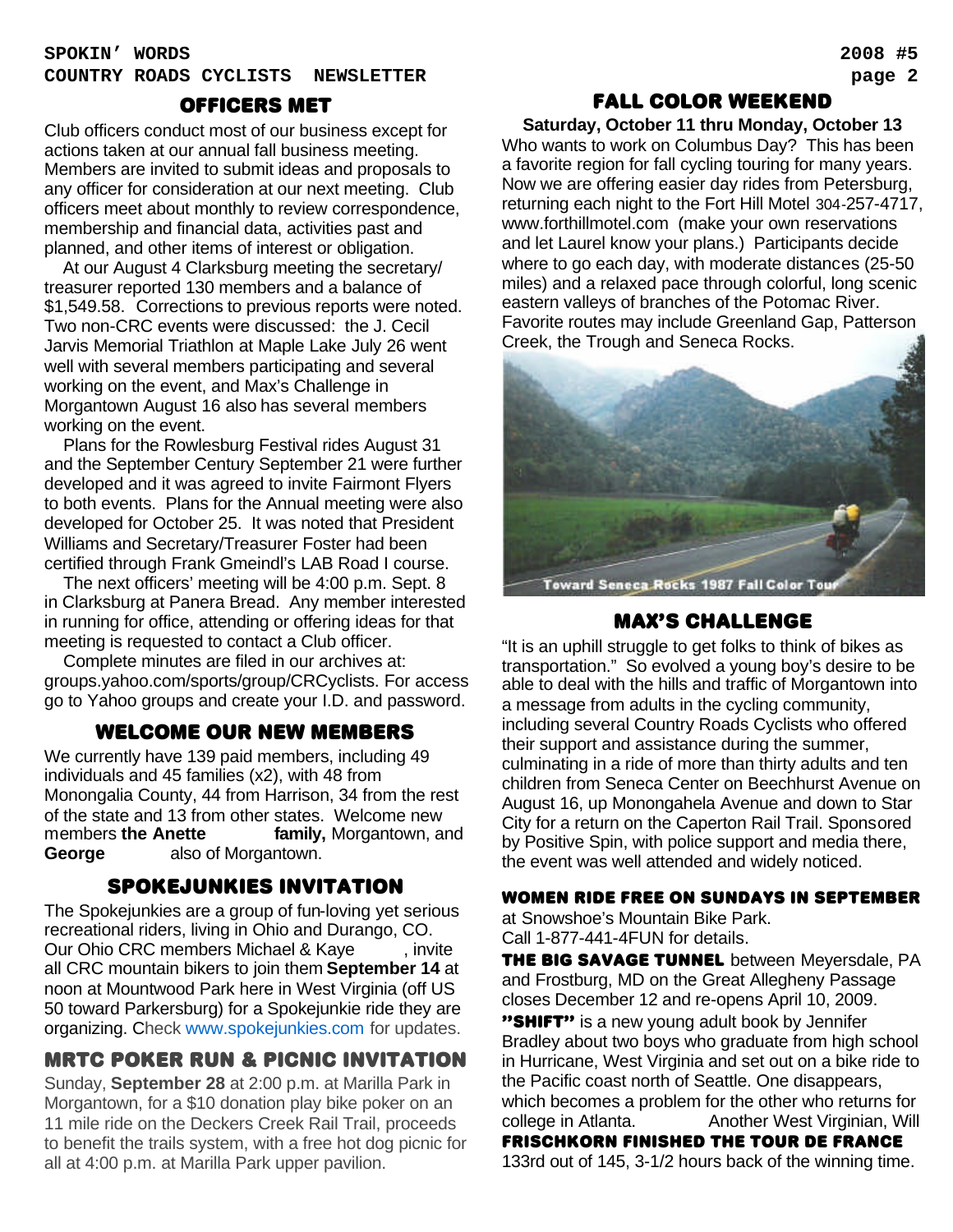## THE WEST VIRGINIA RACING SCENE

The final event of the West Virginia Road Racing Series is scheduled for **September 20** at Kasson. Check it out at www.iplayoutside.com.

CRC members Adam and Kyle have been doing very well is the Series so far, with Anderson, racing cat. 1/2/3, placing in the Stage Race May 31 – June 1, first in the time trial, fifth in the criterium and eighth in the road race, for a combined fourth place standing (or fifth; the paperwork is rather  $contusing to a non-racer ed.)$ , and  $\underline{\qquad}$  placing first in the men's vet time trial and road race but not participating in the criterium. Both also finished third in their categories in the Barbour DeTour July 4th in Philippi,  $\frac{1}{2}$  with the same time as cat  $\frac{1}{2}$ winner Joe Ruggery and second Gunnar Shogren, and McCammon three seconds behind winner Jay Downs.

In the WVMBA mountain bike racing series with only the series championship races in Barboursville September 7 remaining, CRC member Morgan competing in the pro/expert class has placed in the top ten in the four races he has entered.

## Timberline "Double Down"

The WVMBA has added a downhill race to its schedule **September 28** at Timberline (Canaan). Start time is 12pm Sunday with a mandatory riders meeting at 11:30 at the top of the lift. Registration is on Saturday 9 -12 and Sunday 8-10:30 am at the Timberline bike shop. There is a Saturday timed practice from 1 to 3, riders must be registered for Sunday's event to participate. A Saturday and Sunday all day lift pass is included with registration on Saturday for Sunday's event. Entry fee is \$45 Info:800-766-9464 ext.129 or jrnolan@comcast.net



**No racing here, our Jarvisville Loop ride Aug. 24** l-r:Gary , Beth , Donna , Laurel Ken Parkington, Susan Parkington, Mark Pallotta, Pallotta, Ray and Adam – starting photo: Bill Foster



#### **Mountain Road Classic - WV Road Championship September 21, 2008 race start11:00 Kasson,WV USAC Permit 2008-2397 (pending)** (iPO Event Id#: **11237**)

Last race of the West Virginia Road Series, this epic 53 mile road race will be won by those with the endurance, ability to climb, descend, and sprint to cross the line first. The course is a one loop 53 mile tour of Barbour, Preston, and Tucker counties, with two massive climbs.

|         |                           |  | <b>Category Distance Start Prize Field Limit</b> |
|---------|---------------------------|--|--------------------------------------------------|
| M 1/2/3 | 54 Miles 11:00 \$250/5    |  | -100                                             |
| M 4/5   | 54 Miles  11:10  Prizes/7 |  | - 75                                             |
| $M$ 40+ | 54 Miles  11:15  Prizes/3 |  | 75                                               |
| Women   | 54 Miles 11:15 \$100/3    |  | 75                                               |

**Medals** will be awards to top 3 WV residents in each category. Fields may be started together in case of low turnout. Minimum field sizes must be met for published prize list. Race day **registration** will be \$30. Race day registration opens 9:00 am, closes10:30 am. **USAC** license required for M 1/2/3, one day licenses are available at race site for \$10 for all except M123. **questions/concerns?** call Thad Kelley 304-457-6090 or e-mail sportsnspokes@verizon.net **Results** will be sent to USACycling.org. **Sag** support will be provided. Feed Zone will be located in Cool Springs, with volunteers to hand up BYOBottles.

## ROWLESBURG, WEST VIRGINIA MOUNTAIN ROADS TOURING FESTIVAL

August 31st was a perfect day, an almost cool morning, bright sun and clear blue skies, ideal for riding shady valleys and ridges with grand vistas. Twenty nine cyclists participated, including13 guests and 16 members: Don & Jeanette (Mark Don Ferry Frank Gon Mike , Ray & Susan David , George , Jim & Sandy Kelly and Tim Bill drove sag and prepared the snack stop table in St. George. Elvis, a grilled chicken dinner and B&O Museum RR bridges were only some of the worthwhile post ride options.